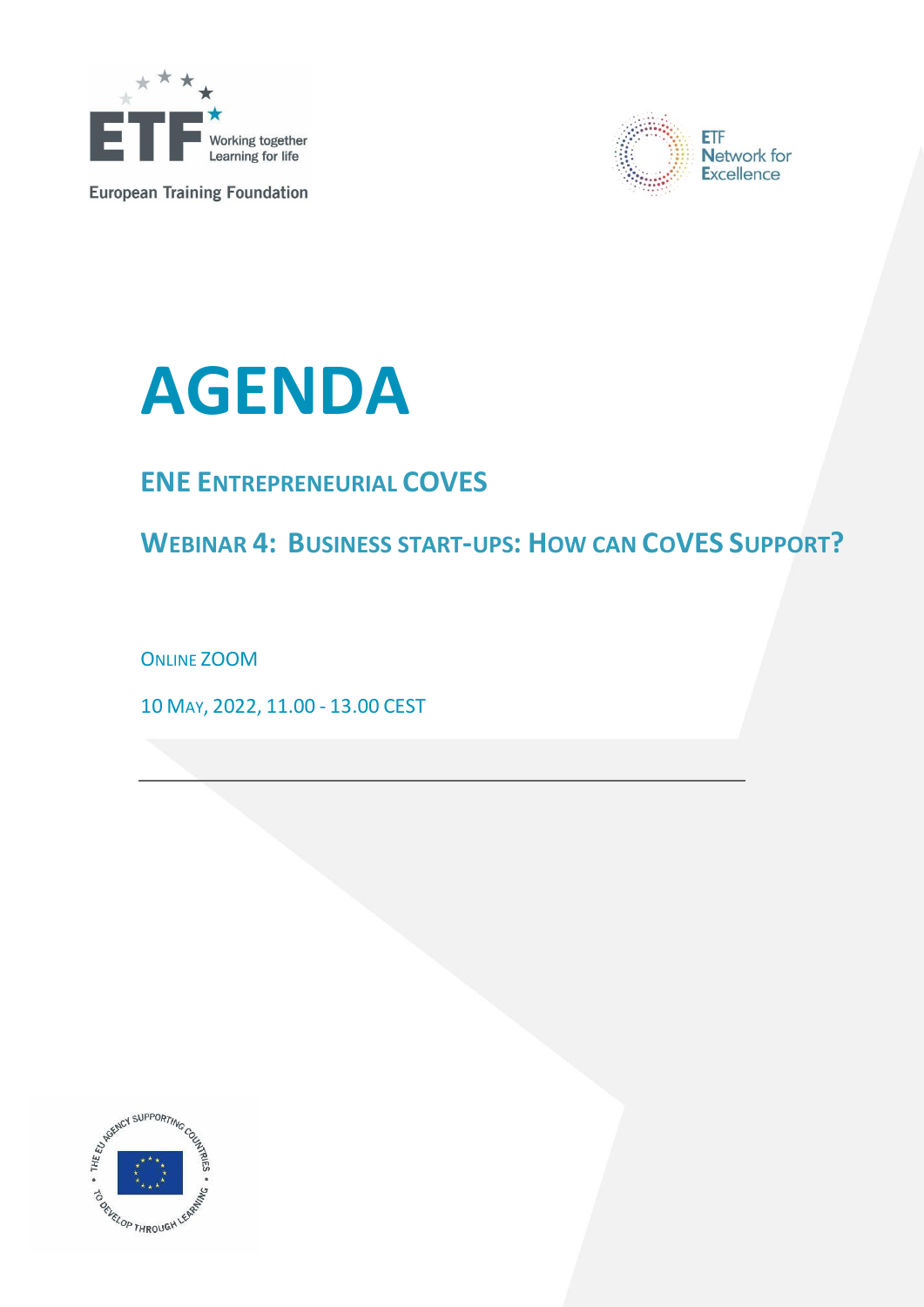## **SUMMARY**

The Partnership of **Entrepreneurial Centers of Vocational Excellence** (Entrepreneurial **CoVEs**) works on developing Entrepreneurship as a key competence in a life-long learning perspective. The project promotes knowledge sharing, peer learning and collaboration of **CoVEs** with a view to help them improve their performances. Currently active CoVEs are from Georgia, Moldova, Morocco, Tunisia, and Azerbaijan. More details on the Partnership are available at: [Entrepreneurial centres of vocational excellence | ETF \(europa.eu\)](https://www.etf.europa.eu/en/projects-campaigns/activities/entrepreneurial-centres-vocational-excellence)

As first step the Partnership developed a **conceptual framework** and a **reflection tool**. The conceptual framework sets the theoretical frame of the concept of entrepreneurial CoVE around four dimensions: a) Organisational Practices; b) Teaching and Learning Processes; c) Products and Services; d) Ecosystem. Based on the conceptual framework, a reflection tool was developed to support CoVEs to reflect on their journey of becoming more entrepreneurial. The tool guides CoVE teams to critically reflect on their own practices, identify their strong areas, the areas they can improve, and plan their own development strategies. The reflection tool was completed by the participating CoVEs in consultation with CARDET Team. Based on the findings of the reflection exercise, four common areas for improvement emerged:

- a) Digitalisation, and Digital Strategy
- b) Sustainable Development Goals (SDGs) and women entrepreneurship
- c) Business incubators and support to Start-Ups
- d) Collaboration with international end European stakeholders

As a next step, four webinars are offered with the aim to present and share good practices to the members of the consortium (CoVEs) in each of the four topics above. In this fourth webinar the focus will be on how CoVEs can support Business Start-Ups, including: a) specific training approaches and modalities, b) cooperation with other stakeholders, c) Financial mechanisms etc. The agenda is structured in a way where all the CoVeS will be participating interactively in the discussion. Another aim of the webinars is to function as a platform for collaboration and synergies among the participants.

For more infos on the Enterpreneurial CoVEs Partnership please contact Mariavittoria Garlappi, Project Coordinator at ETF [mvg@etf.europa.eu.](mailto:mvg@etf.europa.eu)

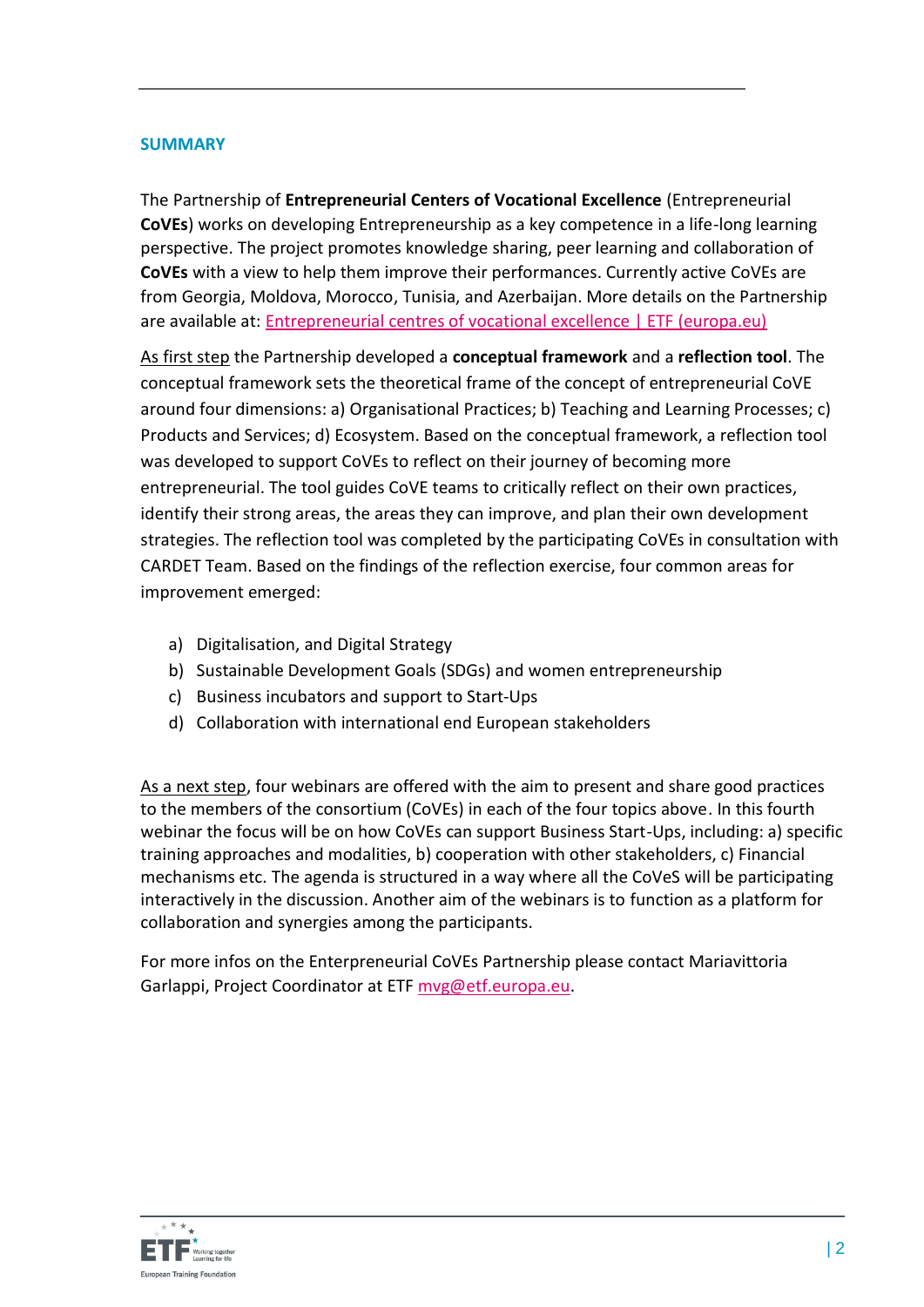## **AGENDA**

**Chair:** Charalambos Vrasidas, Director, CARDET

## **Chat Moderator:** Loretta Calcagno, ETF

| <b>Time</b>     | <b>Activity</b>                                                                                                                                                                                                                                                           | <b>Speaker/s and support</b>                                                                                                                                                                                                                                                                                                                                                                                                                                                                                                    |
|-----------------|---------------------------------------------------------------------------------------------------------------------------------------------------------------------------------------------------------------------------------------------------------------------------|---------------------------------------------------------------------------------------------------------------------------------------------------------------------------------------------------------------------------------------------------------------------------------------------------------------------------------------------------------------------------------------------------------------------------------------------------------------------------------------------------------------------------------|
| 10:50-11:00     | Getting connected - Participants to join Meeting<br>Zoom Link:<br>https://us02web.zoom.us/meeting/register/tZIlceChr<br>zwgHtC8iInxc6KeYguNC -3kxAx<br>Contact Person for Techincal Issues: Agathaggelos<br>Georgiou, CARDET, email:<br>agathangelos.georgiou@innovade.eu | All Participants                                                                                                                                                                                                                                                                                                                                                                                                                                                                                                                |
| $11:00 - 11:05$ | Welcome and Objectives of the Webinar                                                                                                                                                                                                                                     | Charalambos Vrasidas, Director, CARDET                                                                                                                                                                                                                                                                                                                                                                                                                                                                                          |
| $11:05 - 11:55$ | Panel 1:<br><b>Issues and Good Practices to support Business Start</b><br>ups                                                                                                                                                                                             | Marco Muzzarelli, ENGIM Foundation,<br>Italy - Piedmont Branch<br>Tommy Høyvarde Clausen, PhD, Nord<br>University Business School, Norway<br>Pili Alonso, Director of the Applied<br>Innovation in Strategic Environments<br>area, TKNIKA, Spain<br>Cezara Fetescu, PI Center of Excellence<br>in Economy and Finance (PI CEEF),<br>Moldova<br>Mourad Baccari and Anis Chetiti, Centre<br>de Formation et d'Apprentissage CFA de<br>Bizerte, Tunisia<br><b>Moderator:</b><br>Mariavittoria Garlappi, Partnership<br>leader, ETF |